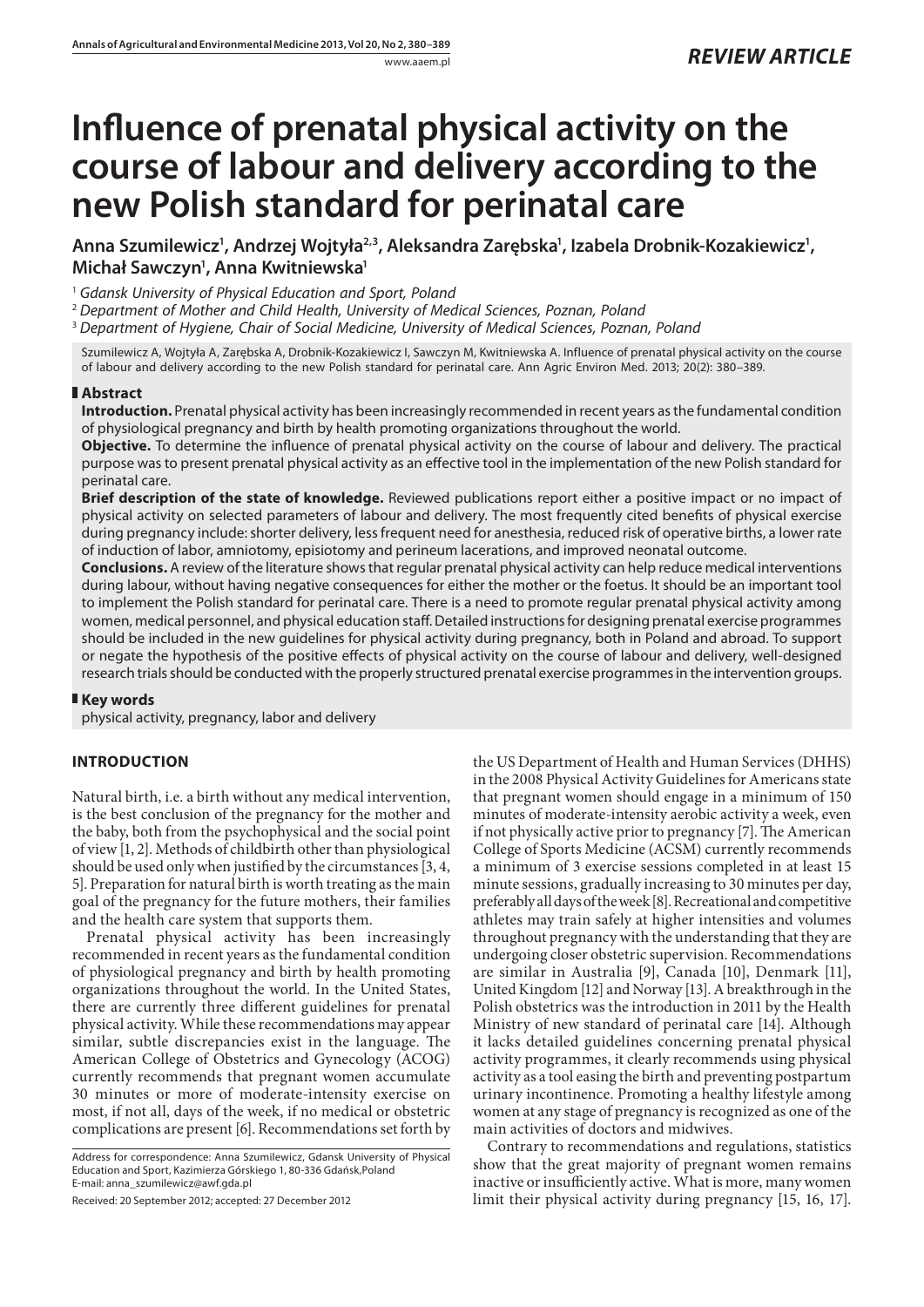The medical staff do not support popularizing the physical activity of pregnant women [16], and even suggest patients reduce the intensity or frequency of physical exercise [15, 18].

In recent years, many scientific papers have been published on the impact of exercise on selected variables characterizing parturition. The most frequently cited benefits include shorter delivery [19, 20, 21, 22, 23], less frequent need for anesthesia [20, 24], reduced risk of caesarean section and operative vaginal births [20, 25, 26, 27], a lower rate of induction of labour [19, 20], amniotomy [20], episiotomy and perineum lacerations [20, 21, 28] and improved neonatal outcome directly after birth [20]. Some studies show no effect of physical activity on individual parameters of birth [29, 30, 31, 32, 33, 34, 35, 36]. To evaluate the effectiveness of prenatal exercises, there should be careful analysis of the methodology of research, the way of assessment of physical activity performed by the pregnant women, and the methodology of exercise programs offered to pregnant women in the experimental projects.

#### **OBJECTIVE**

The aim of this review study is to determine the influence of prenatal physical activity on the course of labour and delivery. The practical purpose was to present prenatal physical activity as an effective tool in the implementation of the new Polish standard for perinatal care. A systematic review of scientific papers was carried out, based on the databases: MEDLINE, Academic Search Complete, Health Source: Nursing/Academic Edition and SPORTDiscus with Full Text. The keywords used were: 'labour and delivery', 'physical activity' and 'physical exercise'. In the first round, there were no restrictions on certain years of publication. In a second round, reports published between 2007–2012 were specifically reviewed to ensure the inclusion of any relevant new publication. The reference lists from the selected studies were also checked to identify other studies that could have been missed by electronic search. The collected data were evaluated and summarized. Because this study was not intended to be a meta-analysis, no statistical methodology was applied. An important step in the study was a detailed analysis of the new document in Polish legislation setting the standard for perinatal care [14] which was examined in terms of content related to physical activity and health promoting lifestyle. This methodology seems particularly valuable, building a bridge between medical practice and scientific achievements, linking it to implementation.

The following variables were used: the rate of labour induction, oxytocin augmentation, amniotomy, epidural anesthesia/analgesia, caesarean section, forceps or vacuum delivery, time of labour, episiotomy, perineum lacerations, general well-being of the newborn evaluated by the APGAR score. The selection of variables was structured based on the main aim of the Polish standard for perinatal care, which is 'obtaining a good state of health for the mother and child, while limiting to the minimum necessary medical interventions, in particular: amniotomy, stimulation of uterine contractions, the use of opioids, episiotomy, caesarean section (…)' [14, p.1].

**Description of the state of knowledge.** On the basis on the systematic review, the authors collected data concerning the impact of prenatal physical activity on the course of labour and delivery (Tab. 1). One of the analyzed variables was the rate of labour induction, which can be defined as any procedure and treatment that could induce labour. In hospitals, the most commonly used surgical techniques and/ or the pharmacological (prostaglandins or oxytocin), when the induction of labour is supported by medical indications [37]. According to the Cochrane Review by Gülmezoglu et al. [38] routine induction of labour in pregnancies carried to the 41st week of gestation is a safe activity. However, as with

**Table 1.** Influence of prenatal physical activity on selected parameters of labour and delivery.

| Author(s)/<br>date of<br>publication | Sample                                                                            | Study design/<br>exercise programme design                                                                                                                                                                                        | Selected variables describing the course of labor and delivery<br>among active women in comparison to inactive/control groups |                           |                                                                                                                             |                    |                                                      |                 |
|--------------------------------------|-----------------------------------------------------------------------------------|-----------------------------------------------------------------------------------------------------------------------------------------------------------------------------------------------------------------------------------|-------------------------------------------------------------------------------------------------------------------------------|---------------------------|-----------------------------------------------------------------------------------------------------------------------------|--------------------|------------------------------------------------------|-----------------|
|                                      |                                                                                   |                                                                                                                                                                                                                                   | labour<br>induction(I)<br>augmentation<br>(Au)<br>amniotomy<br>(Am)                                                           | anesthaesia/<br>analgesia | cesarean section (CS)<br>operative vaginal<br>delivery (OVD):                                                               | length of<br>labor | episiotomy<br>(E)/<br>perineal<br>lacerations<br>(L) | Apgar<br>scores |
| Clapp<br>(1990)                      | 131<br>$TG=87$<br>$C = 44$                                                        | Prospective observational comparative<br>study/<br>Training group continued their prepregnancy<br>running or aerobics programmes, monitored<br>and evaluated throughout pregnancy                                                 | I:NS<br>Au: lower<br>Am: lower                                                                                                | lower                     | CS: lower<br>OVD: lower                                                                                                     | shorter            | E: lower<br>$L: \text{not}$<br>reported              | higher          |
| Kardel<br>and Kase<br>(1998)         | 42<br>$21 -$<br>medium<br>intensity<br>group<br>$21 - high$<br>intensity<br>group | Prospective observational comparative<br>study/<br>Structured conditioning programme<br>of medium or high intensity monitored<br>throughout pregnancy until 6 weeks after<br>delivery                                             | I: not reported<br>Au: not<br>reported<br>Am: not<br>reported                                                                 | <b>NS</b>                 | CS: not reported<br>OVD: NS                                                                                                 | <b>NS</b>          | E: lower<br>$L:$ not<br>reported                     | <b>NS</b>       |
| Bungum<br>et al.<br>(2000)           | 137<br>$A=44$<br>$S = 93$                                                         | Non-experimental, retrospective study/<br>Physical activity self-reported in<br>questionnaire. Subjects attended hospital-<br>based childbirth education classes or<br>prenatal aerobic exercise programme in a<br>fitness centre | I:NS<br>Au: not<br>reported<br>Am: not<br>reported                                                                            | <b>NS</b>                 | CS: NS:<br>lower after logistic<br>regression<br>analysis with selected<br>variables (OR=4.48:<br>$1.23 - 16.23$<br>OVD: NS | <b>NS</b>          | E: NS<br>$L:$ not<br>reported                        | not<br>reported |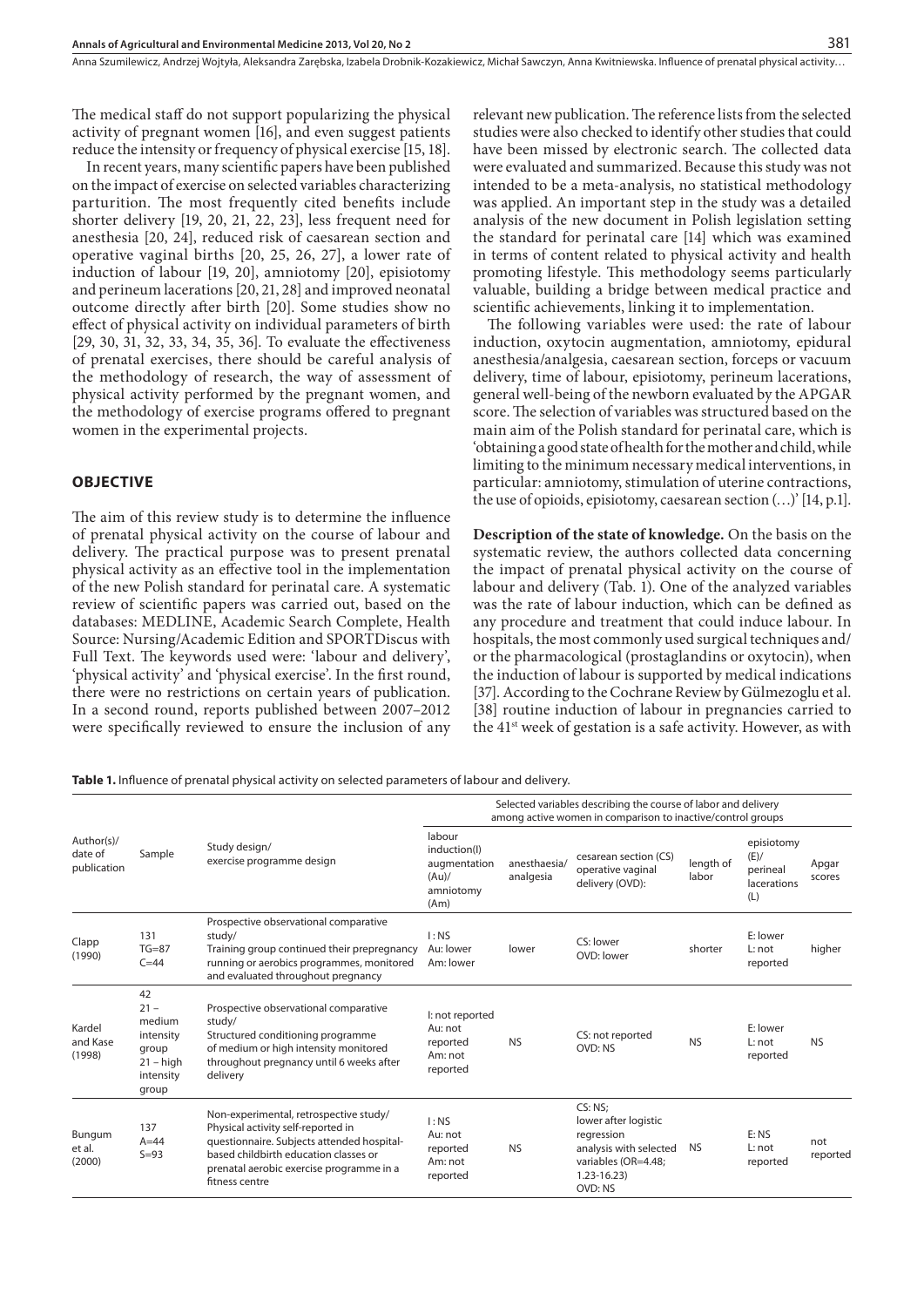Anna Szumilewicz, Andrzej Wojtyła, Aleksandra Zarębska, Izabela Drobnik-Kozakiewicz, Michał Sawczyn, Anna Kwitniewska . Influence of prenatal physical activity…

#### **Table 1** (Continuation). Influence of prenatal physical activity on selected parameters of labour and delivery.

| Author(s)/<br>date of<br>publication | Sample                                                                                               | Study design/<br>exercise programme design                                                                                                                                                   | Selected variables describing the course of labor and delivery<br>among active women in comparison to inactive/control groups |                           |                                                                                                                                     |                                                                              |                                                      |                 |
|--------------------------------------|------------------------------------------------------------------------------------------------------|----------------------------------------------------------------------------------------------------------------------------------------------------------------------------------------------|-------------------------------------------------------------------------------------------------------------------------------|---------------------------|-------------------------------------------------------------------------------------------------------------------------------------|------------------------------------------------------------------------------|------------------------------------------------------|-----------------|
|                                      |                                                                                                      |                                                                                                                                                                                              | labour<br>induction(I)<br>augmentation<br>(Au)<br>amniotomy<br>(Am)                                                           | anesthaesia/<br>analgesia | cesarean section (CS)<br>operative vaginal<br>delivery (OVD):                                                                       | length of<br>labor                                                           | episiotomy<br>(E)/<br>perineal<br>lacerations<br>(L) | Apgar<br>scores |
| Magann<br>et al.<br>(2002)           | 750<br>active-duty<br>pregnant<br>women<br>divided into<br>4 groups<br>based on<br>exercise<br>level | Prospective observational study/<br>Data collected by questionnaire.<br>Subjects could participate in regularly<br>scheduled physical training of the Navy                                   | I: higher in<br>heavy exercise<br>group<br>Au: higher in<br>heavy exercise<br>group<br>Am: not<br>reported                    | not<br>reported           | CS: NS<br>OVD: NS                                                                                                                   | longer in<br>heavy<br>exercise<br>group                                      | E: not<br>reported<br>L: NS                          | not<br>reported |
| Salvesen<br>and<br>Mørkved<br>(2004) | 301<br>$TG=148$<br>$C = 153$                                                                         | Randomised controlled trial/<br>A structured pelvic floor muscle training<br>programme supervised once a week                                                                                | I: not reported<br>Au: NS<br>Am: not<br>reported                                                                              | <b>NS</b>                 | CS: lower acute CS in<br>the first stage<br>OVD: NS                                                                                 | <b>NS</b><br>less<br>deliveries<br>with<br>prolonged<br>second<br>stage      | E: lower<br>L: NS                                    | <b>NS</b>       |
| Nathan et al.<br>(2007)              | 425                                                                                                  | Retrospective case-control study/<br>No exercise programme;<br>physical activity self-reported in<br>questionnaire postpartum                                                                | I:NS<br>Au: not<br>reported<br>Am: not<br>reported                                                                            | not<br>reported           | CS: NS<br>OVD: not reported                                                                                                         | not<br>reported                                                              | E: not<br>reported<br>L: not<br>reported             | not<br>reported |
| Agur et al.<br>(2008)                | 268<br>$TG=139$<br>$C = 129$                                                                         | Randomised controlled trial/<br>Structured pelvic floor muscle training<br>programme supervised once a month                                                                                 | I:NS<br>Au: not<br>reported<br>Am: not<br>reported                                                                            | <b>NS</b>                 | CS: NS<br>OVD: NS                                                                                                                   | <b>NS</b>                                                                    | E: NS<br>L: NS                                       | not<br>reported |
| Baciuk et al.<br>(2008)              | 71<br>$TG = 34$<br>$C = 37$                                                                          | Randomised controlled trial/<br>A structured water aerobics programme,<br>monitored                                                                                                          | I: not reported<br>Au: not<br>reported<br>Am: not<br>reported                                                                 | lower                     | CS: NS<br>OVD: not reported                                                                                                         | <b>NS</b>                                                                    | E: not<br>reported<br>L: not<br>reported             | <b>NS</b>       |
| Bø et al.<br>(2009)                  | 18,865                                                                                               | Cohort Study<br>No exercise programme;<br>data on pelvic floor muscle exercise level<br>collected by self-completed questionnaires                                                           | I: not reported<br>Au: not<br>reported<br>Am: not<br>reported                                                                 | not<br>reported           | CS:NS<br>OVD: NS                                                                                                                    | not<br>reported                                                              | E: NS<br>L: NS                                       | not<br>reported |
| Bovbjerg<br>et al.<br>(2009)         | 1,955                                                                                                | Retrospective study/<br>Frequency of exercise during last 3 months<br>of pregnancy self-reported in questionnaire<br>postpartum                                                              | I: not reported<br>Au: not<br>reported<br>Am: not<br>reported                                                                 | not<br>reported           | CS: NS<br>OVD: not reported                                                                                                         | not<br>reported                                                              | E: not<br>reported<br>L: not<br>reported             | not<br>reported |
| Melzer et al.<br>(2010)              | 44<br>$A=27$<br>$S = 17$                                                                             | Observational study/<br>No exercise programme;<br>level of physical activity calculated according<br>to activity-related energy expenditure<br>and movement<br>monitoring                    | I: not reported<br>Au: not<br>reported<br>Am: not<br>reported                                                                 | <b>NS</b>                 | CS: NS<br>OVD: NS<br>lower adjusting for<br>parity, maternal<br>weight gain, and<br>newborn birth weight<br>$(OR=7.65; 1.23-16.08)$ | NS in first<br>stage;<br>shorter<br>second<br>stage                          | E: NS<br>L:NS                                        | <b>NS</b>       |
| Dias et al.<br>(2011)                | 42<br>$TG=21$<br>$C = 21$                                                                            | Randomised controlled trial/<br>Structured pelvic floor muscle training<br>programme supervised once a week                                                                                  | I: not reported<br>Au: not<br>reported<br>Am: not<br>reported                                                                 | not<br>reported           | CS: NS<br>OVD: NS                                                                                                                   | NS in first<br>stage<br>and total<br>duration;<br>shorter<br>second<br>stage | E: NS<br>L: NS                                       | <b>NS</b>       |
| Ghodsi et al.<br>(2012)              | 174<br>Nos. of<br>subjects<br>in TG and<br>C not<br>reported                                         | Experimental study,<br>not randomized/<br>Participants<br>performed structured exercise programme at<br>home after a first supervised session. Perinea<br>massage was a section of exercises | I: not reported<br>Au: not<br>reported<br>Am: not<br>reported                                                                 | not<br>reported           | CS: not reported OVD:<br>not reported                                                                                               | shorter<br>first stage;<br>NS in<br>second<br>stage                          | E: NS<br>L: NS                                       | not<br>reported |

TG – training group C – control group A – active group S – sedentary group NS – differences not statistically significant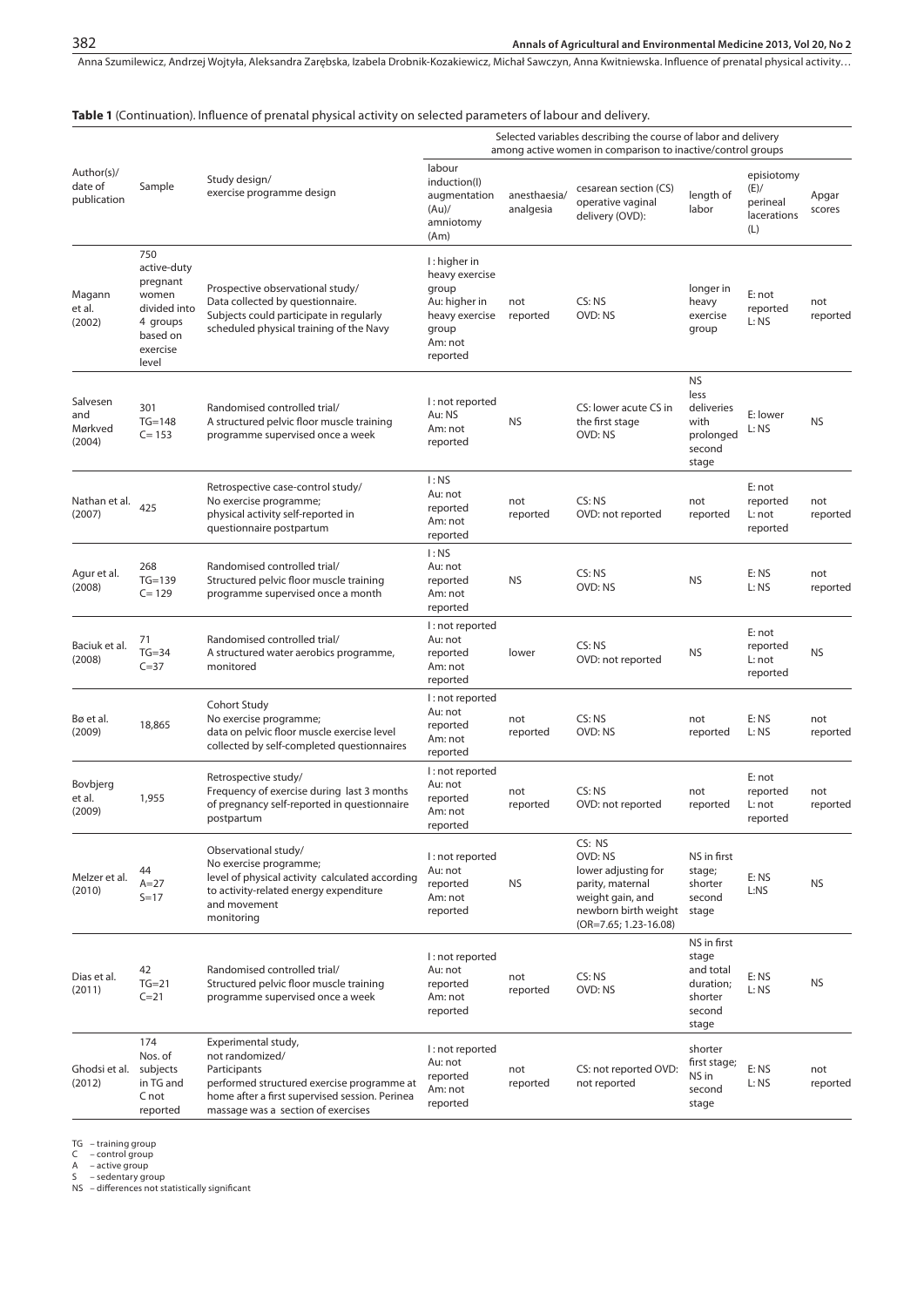any treatment, the induction of labour should be approached with caution as induced labour may be perceived as more painful [39]. According to other sources, induction of labour is associated with a significantly increased risk of caesarean delivery, a higher risk of uterine rupture**,** more frequent need to use anesthesia, neonatal resuscitation, admission of a child to a neonatal intensive care unit, and the use of phototherapy which, in turn, prolongs hospitalization [40, 41, 42, 43]. Intravenous oxytocin infusion is also used to augment labour if unsatisfactory progress in labour is diagnosed [39, 44], which may also increase pain and the risk of uterine hyperstymulation. Taking all of this into account, any methods should be considered which will reduce the need for labor induction or oxytocin augmentation, also the regular physical activity antepartum.

Beckmann and Beckmann [19] proved that the primiparas participating in a structured**,** non-endurance strength training programme for a minimum of 12 weeks during pregnancy were less likely to require oxytocin augmentation of labour, and more likely to have spontaneous deliveries in comparison to the control group. Clapp [20] studied the effect of physical activity on the course and outcome of labour among 131 well-conditioned recreational athletes. Comparisons were made between the 87 women who continued to exercise regularly at or above 50% of their pre-conception level throughout pregnancy, and the 44 who discontinued their regular exercise regimen before the end of the first trimester. There were no differences in labour induction between the groups. However, the rate of stimulation for abnormal labour pattern was significantly lower in the exercising group. Nathan et al. [31], having collected data by anonymous questionnaire postpartum, found that increased physical or sexual activity in the third trimester and at the very end of pregnancy were not associated with a decreased labour induction rate. Antenatal pelvic floor muscle training (PFMT) does not appear to influence the rate of labour induction [32] nor oxytocin augmentation [28]. Contrary to the above studies, in the prospective study among active‐duty pregnant women, subjects of the heavy exercise group, who did regularly scheduled physical Navy training throughout the pregnancy, were more likely to need an induction or augmentation of labour with oxytocin in comparison to women who stopped exercising before 20 weeks gestation [30].

One of the most commonly performed procedures in modern obstetric and midwifery practice is intentional artificial rupture of the amniotic membranes during labour, called amniotomy or 'breaking of the waters'. The primary aim of amniotomy is to speed-up contractions, and therefore shorten the length of labour. However, there are concerns regarding unintended adverse effects on the mother and infant [45]. In the analyzed studies, little data was found regarding the relationship between prenatal physical activity and the need for amniotomy. Clapp [20] reported that the rate of artificial rupture of membranes was statistically significantly lower in the exercising group than in the control group.

No one questions that labour and birth can be a physically painful experience for many women. Less well known is the fact that some women in all cultures have labours that are essentially painless [3]. There are currently many methods, both natural and pharmacological offered to women in order to alleviate labour pain. [5]. One widely used form is epidural analgesia, which appears to be very effective in reducing pain

during labour. Epidural analgesia is a central nerve block technique achieved by injection of a local anesthetic close to the nerves that transmit pain. However, in the meta-analysis based on Cochrane Pregnancy and Childbirth Group's Trials Register, Anim-Somuah et al. [46] reported that women who use this form of pain relief are at increased risk of having an instrumental delivery. There are some concerns regarding the impact of epidural analgesia on the risk of caesarean section, maternal satisfaction with pain relief, and longterm backache and condition of the baby. However, these were not proved in the Cochrane Review. Women value being encouraged and supported in labour without using pharmacological pain relief by midwives [47].

383

The question should be asked: how regular physical activity, resulting in a series of changes in the mental and physical health of women, including reducing labour anxiety level [48], can reduce the need for anesthesia? One study reported that women exercising regularly untill the end of pregnancy had a statistically significant lower rate of use of epidural anesthetic than those who stopped their physical activity in the first trimester [20]. In the randomized, control trial by Baciuk et al. [24], labour analgesia was requested by significantly fewer women in the group attending a water aerobics programme three times a week in comparison to the controls. There were no significant differences between active and inactive women in use of spinal/epidural in the observational study by Melzer et al. [27]. Other authors found that antenatal pelvic floor muscle training has no effect on the epidural rate [28, 32].

Although most deliveries will result in spontaneous vaginal delivery, under some circumstances, additional assistance is required to deliver the infant. Operative delivery is any procedure undertaken to facilitate the delivery of the infant. These procedures may include instrumental deliveries with the use of vacuum or forceps, and caesarean delivery [49]. These procedures were introduced in obstetric practice to save the life or health of the mother and /or child in incorrectly running births, and they carry the risk of many complications for both mother and child. There has been a growing awareness of infant fatality secondary to intracranial haemorrhage, the short-term and long-term morbidity of pelvic floor injury, as well as neurodevelopmental outcomes for children following operative vaginal delivery [50]. Caesarean section carries significant health risks, including increased incidences of postpartum hysterectomy, adhesions, ileus, and placental implantation problems in future pregnancies, as well as an increased risk of a respiratory distress syndrome in the newborn [51].

According to the WHO guidelines [52], caesarean sections are justified only in 10–15% of births. In contemporary civilization there is the phenomenon of so-called industrialized childbirth and caesarean sections on request, without medical grounds [1]. The Polish Central Statistical Office reports that in Poland in 2010, 33.9% of births ended in this procedure [53]. In some cities in the world, this ratio is even higher, e.g. in Sao Paolo,Brazil, it is 80.4% in the private sector [54]. The reasons for this phenomenon are, on the one hand, abusing the achievements of medicine and too hasty intervention in pregnancy and childbirth by a doctor; on the other hand, lasting lack of interest in the physiology of childbirth [1].

Contemporary women of childbearing age, because of low fitness and physical performance, poor control of their bodies, including the respiratory cycle and muscle tone, are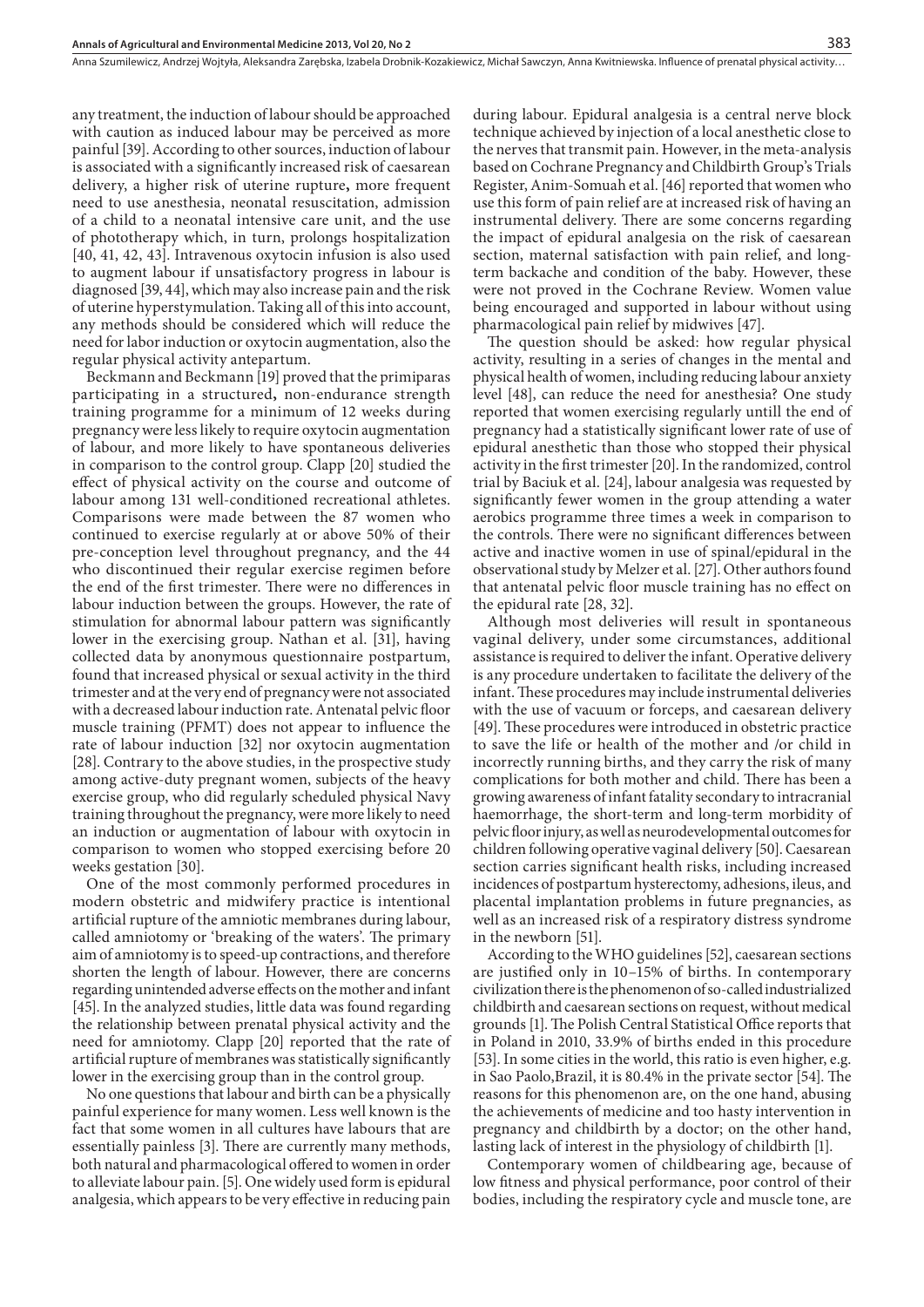less and less capable of self-conscious and independent birth. Additionally, the lack of access to reliable information and bad experiences of childbirth passed in social groups result in prenatal anxiety, which strongly reduces the chance of the natural termination of pregnancy [1, 2]. Taking into account the cost of medical treatment, the unjustified use of caesarean sections has global economic consequences [55].

384

Many studies prove the positive impact of prenatal physical activity on the rate of operative delivery: both caesarean section or instrumental vaginal delivery with the use of forceps or vacuum. Moreover, exercise is known to improve self-efficacy; it may be that women who have increased selfefficacy are more likely to have a 'can do' attitude towards labour, and would therefore be less likely to request an elective caesarean section [33]. Hall and Kaufmann [25] studied 845 pregnant women to evaluate the effects of a structured physical conditioning programme on pregnancy outcomes. They reported that the incidence of caesarean delivery was 6.7% in the high-exercise group, compared with 28.1% in the sedentary group (p<0.0001). Beckmann and Beckmann [19] found that even sporadic participation in a structured training program is associated with a higher rate of vaginal deliveries. In the study by Clapp [20], the women who continued their regular exercise regimen throughout pregnancy had a significantly lower incidence of abdominal (6% vs. 30%) and vaginal (6% vs. 20%) operative delivery than the controls. Bungum et al. [26] concluded in their non-experimental, retrospective study among 137 nulliparous women who regularly participated in physical activity during the first two trimesters of pregnancy, may be associated with reduced risk for caesarean delivery. Through logistic regression analysis with control for the mother's pre-pregnancy exercise programme, age, use of epidural anesthesia, change in pre-pregnancy to delivery body mass index, labour length, whether labour was induced, and the hospital of birth, the odds of caesarean delivery were found to be 4.5 (adjusted OR=4.48; 1.23–16.23) times greater for sedentary women (n=93) than for active women (n=44). Melzer et al. [27] studied the effects of the recommended levels of >30 minutes of moderate physical activity per day on pregnancy outcomes in 44 healthy Swiss women. The incidence of operative delivery was not significantly different in the active compared to the inactive group (crude OR=3.67; 0.87–16.08). When parity, weight gain, and newborn birth weight were taken into account, the risk of operative delivery was 7.6 times higher in the inactive compared to the active group (adjusted OR=7.65; 1.27–45.84). Maternal self-reported frequency of exercise during pregnancy was not associated with a reduced rate of caesarean delivery among 1,955 women studied by Bovbjerg et al. [33], among 425 women studied by Nathan et al. [31] and among 282 nulliparas in the prospective observational study by Karabulut et al [56]. Baciuk et al. also found no impact of regular physical activity on the type of delivery in the group of previously sedentary women who started water aerobics program at the 18–20 weeks of gestation [24]. Some authors reported that the rate of operative delivery is not influenced by the regular pelvic floor muscle training [28, 32, 34, 36].

Duration of the birth has a significant influence on its correct running. According to NICE [5], birth would be expected to take place within 3 hours of the start of the active second stage in most women among nulliparous women and within 2 hours among parous women. In the case of delay in the second stage a number of medical procedures are used in order to end labor in the least invasive way possible for the mother and child. Systematic review by Altman & Lydon-Rochelle [57] found evidence of a strong association between prolonged second stage and operative delivery. Statistically significant associations with maternal outcomes such as postpartum hemorrhage, infection, and severe obstetric lacerations were reported. In the study by Cheng et al. [58] the neonates of women with a second stage more than 3 hours had higher risks of 5-minute Apgar score less than 7, meconium stained amniotic fluid, admission to intensive care nursery, composite neonatal morbidity, and longer neonatal stay in the hospital. Given the above and the fact that childbirth is the most painful experience for the mother, efforts by women of his end as quickly as possible seem reasonable. It should also be noted that proper psychophysical preparation and work with an experienced midwife give a chance to natural parturition, although considerably extends its duration [3].

Regarding the effects of physical activity on labor duration, some studies reported that women active during pregnancy experience shorter labor than a control group [19, 20, 21, 23]. Some authors observed that among exercising women either the first stage of labor [22] or the second stage [27, 36] were shorter. Clapp [20] stated that although not specifically examined, the rate of progress in and the duration of labor, coupled with the decreased incidence of protraction disorders in the exercise group, suggested that physical activity in late pregnancy may have had a positive effect on cervical ripening and uterine coordinate activity without initiating preterm labor. Other studies, however, showed no significant difference in labor length between exercisers and controls [24, 28, 29, 32, 35, 36, 59]. Kardel et al. [60] related the conflicting results with the fact that in some studies the parity was not taken into consideration [22, 24, 29, 35, 59]. Duration of labor is longer in nulliparous women [5].

Above reports clearly do not support the concern raised earlier that physical activity, and especially pelvic floor exercises, may increase the resistance of the perineal tissues and prolong labor [61]. There was only one study, examining the labor outcomes among active duty women, where heavy exercising women had longer first‐stage labors resulting in longer total labors in comparison to inactive, or light -, or moderate exercising groups [30].

Vaginal delivery causes varying degrees of muscular, neuromuscular, and connective tissue damage. This damage may result in urinary and/or fecal incontinence [51]. Perinea trauma is defined as any damage to the genitalia during childbirth, either spontaneously or due to an episiotomy which is surgical incision of the perineum to enlarge the vulval outlet [62]. According to Northern Trust and Social Care Trust in Northern Ireland, approximately 85% of women will sustain some degree of perineal trauma [62]. Routine episiotomy doesn't prevent urinary incontinence and increases the risk of third- and fourth-degree perineal lacerations, which may lead to fecal incontinence. The advantages of vaginal delivery without episiotomy are numerous, and include less perineal pain and dyspareunia, resulting in an earlier resumption of sexual intercourse [51]. Interventions to reduce the risk of episiotomy and perinea tears are needed.

Clapp observed highly significant reduction in episiotomy in the exercising group [20]. Valgesoo and Linkberg [21] aiming to examine if, and how, pregnancy outcome is affected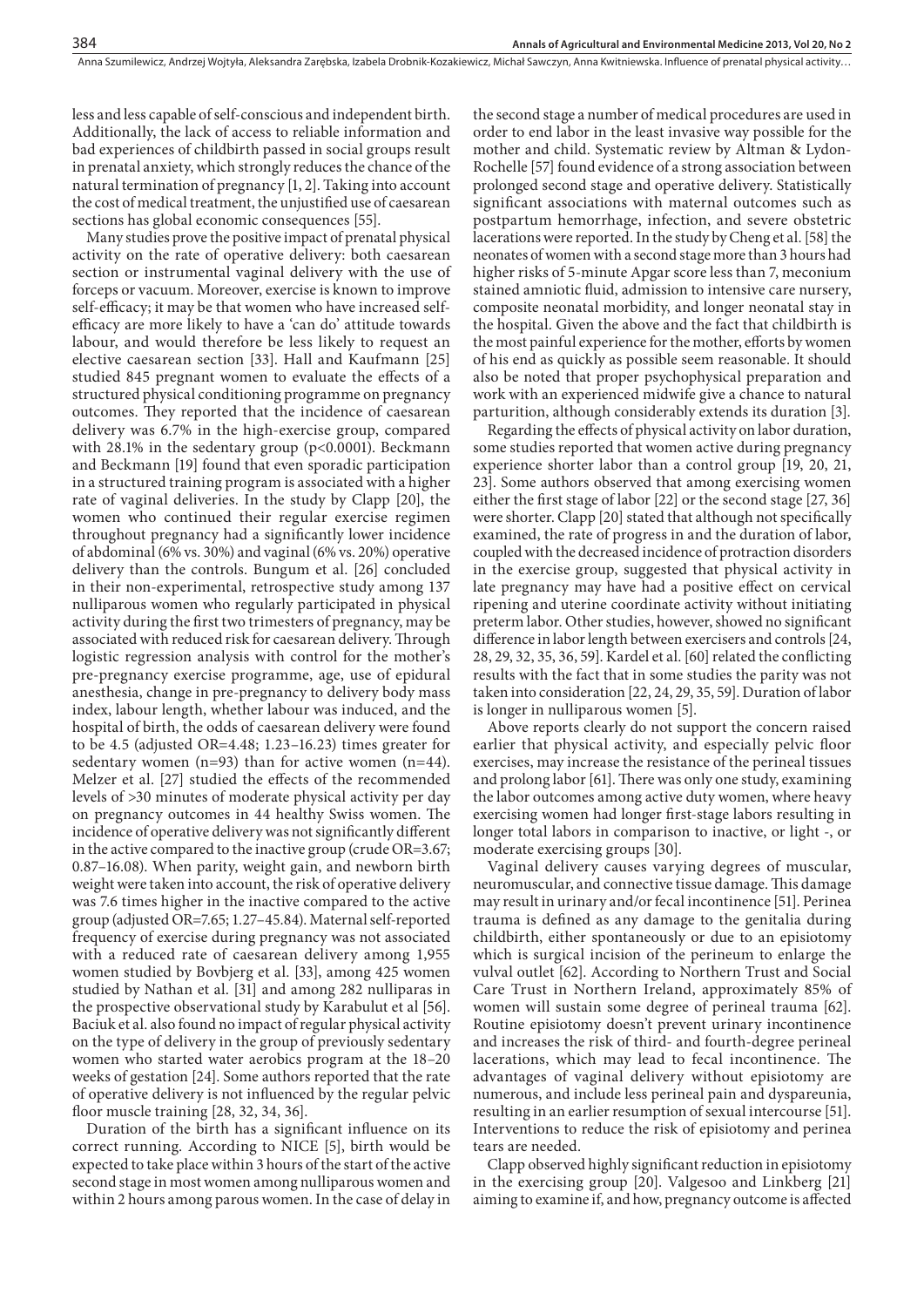by different types of physical activity antepartum found that structured exercise sessions for pregnant women decreases the occurrence of laceration during delivery. Ghodsi et al.[22] showed that prenatal exercises based on current guidelines, performed by samples at their home after a first supervised training session, have no detrimental effect on the occurrence of perinea trauma. The authors had complemented the exercise sessions by a perinea massage. In their study the rates of intact perineum were higher in the trained group in comparison to the controls (36.8% vs. 23.8%) and women in the training group had slightly lower rates of second-degree tears (40.2% vs. 53.6%), although, both of these outcomes did not reach statistical significance. Melzer et al.[27] reported no significant differences between active and inactive women in episiotomy or perineal laceration. Salvesen and Mørkved [28] studied the effectiveness of a structured exercise program for the pelvic floor muscles between the 20th and 36th week of pregnancy among 301 healthy nulliparous women randomly allocated to a training group (n=148) or a control group (n=153). Episiotomy was less frequent in the training group, but there were no statistical differences in the risk of third or fourth degree tears. Structured pelvic floor muscle training affects neither the rate of episiotomy nor perineum lacerations in other studies [32, 34, 36]. Interesting data were obtained by Voldner et al. [63]. Their report indicates that perineal laceration was significantly associated with pregestational physical inactivity (OR: 6.1; 1.6–22.9). According to authors, the mechanisms governing the effect of physical inactivity can only be subject to speculation. Poor physical condition of the mother may reduce the capacity to push resulting in prolonged second stage, which has been associated with higher risk of perineal lacerations [57, 58]. Physical inactivity may also be associated with poorer function of the pelvic levator muscles resulting in insufficient rotational forces and prolonged second stage of delivery.

One of the reasons why in the past pregnant women were advised against physical activity was an unsubstantiated concern that the recurrent, exercise-associated decrease in uterine blood flow and blood sugar levels, coupled with the increase in stress hormones, may deprive the baby of necessary nutrients [64, 65]. This was supposed to have a bad effect on the fetus and its condition after giving birth. This belief is not reflected in the research. A comparison of pregnancy outcome between active and inactive groups of women showed no differences in Apgar scores in the studies by Collings et al. [59], Kardel & Kase [29], Baciuk et al. [24], Melzer et al. [27], Dias et al. [36]. According to Clapp [64], physical activity during pregnancy may be an important mechanism for improving placental capacity, circulation and gas exchange, which in turn increases nutrients delivery and enhance baby's development. In order to achieve the positive effect of placental stimulation it is important to maintain the regularity of suitable exercise intensity throughout the entire pregnancy. Clinical evidence of acute fetal stress (meconium in fluid, abnormal fetal heart pattern resulting in physician action and 1 min Apgar score <7) was less frequent among women who were continuing their aerobic or running training program till the end of pregnancy in comparison with those who stopped in the first trimester (50% vs 26%; p=0.01) [20]. Clapp [64] concluded his observations that it is more difficult to achieve this effect for women who were inactive before pregnancy and begin to systematically exercise only after conception.

The review of the literature shows that regular prenatal physical activity can help to reduce medical interventions during labor, not bearing negative consequences for either the mother or the fetus. In this light it should be seen as one of the important tools for the implementation of the new Polish standard of perinatal care. The authors are aware that this study raises the problem of only some of the variables characterizing parturition. It is interesting to also investigate the relationship between prenatal exercises and the occurrence of diseases specific to pregnancy, premature birth, birth weight and later development. Due to the large scope of the subject, these issues require a separate study.

Reviewed publications report a positive impact or no impact of physical activity on selected parameters of delivery. It has been found only one report by Magann et al. [30], in which the physical exercise resulted in undesirable effects, significantly increasing the risk of induction or augmentation of labor with oxytocin and longer first stages of labor resulting in total longer labors. The key to the analysis of these data is the type of physical effort undertaken by the women studied. The subjects were active‐duty women, enlisted in the military. The heavy exercising group participated in regular physical training of the Navy lasting at least 30 minutes for a minimum of three times per week till 28–42 week of gestation. It is worth examining how pro-military exercise carried out throughout the whole or a significant period of pregnancy may alter the hormonal balance of a pregnant woman. It is likely that the direction of her mind to the aggressive, non-maternity tasks, can reduce psychological and physical readiness for the birth, manifested in disorders in its initiation and progression. The onset and course of delivery are significantly influenced by the interaction of hormones, including an appropriate production of oxytocin. Its secretion can be affected by too high catecholamine levels, specific to the state of threat [1]. Russell et al. [66] observed among strenuous exercising athletes that catecholomines elevated by exercise may interact with female hormones. Other study reports that strenuous military training program causes significant changes in the hormone economy in men [67]. Research by Magann et al. may be evidence that not only the quantity but also the quality of prenatal exercise are important in order to get their positive impact on pregnancy and childbirth.

After a review of the literature, we came to the conclusion that in many studies the authors did not devote or not enough attention on characterizing the quality of prenatal physical activity. This is perhaps one of the reasons why the level of physical activity during pregnancy, diagnosed as right, is not always reflected in easier and less medically affected labor. The effectiveness of the training program is determined by the appropriate interaction of the major components: intensity, duration, frequency and type of exercise, suitable for the program's aim [6, 68, 69]. It has been proven that not programmed, spontaneous physical activity undertaken does not bring the desired results for health fitness clubs customers [70]. It can be expected that not programmed prenatal physical activity does not bring a positive impact on the chosen pregnancy outcomes. A pregnant women should engage in an exercise program that places particular emphasis on precautionary measures that have been incorporated into the exercise regimen to ensure that the program addresses her special needs as an expectant mothers. It is not only the safety, strong and healthy body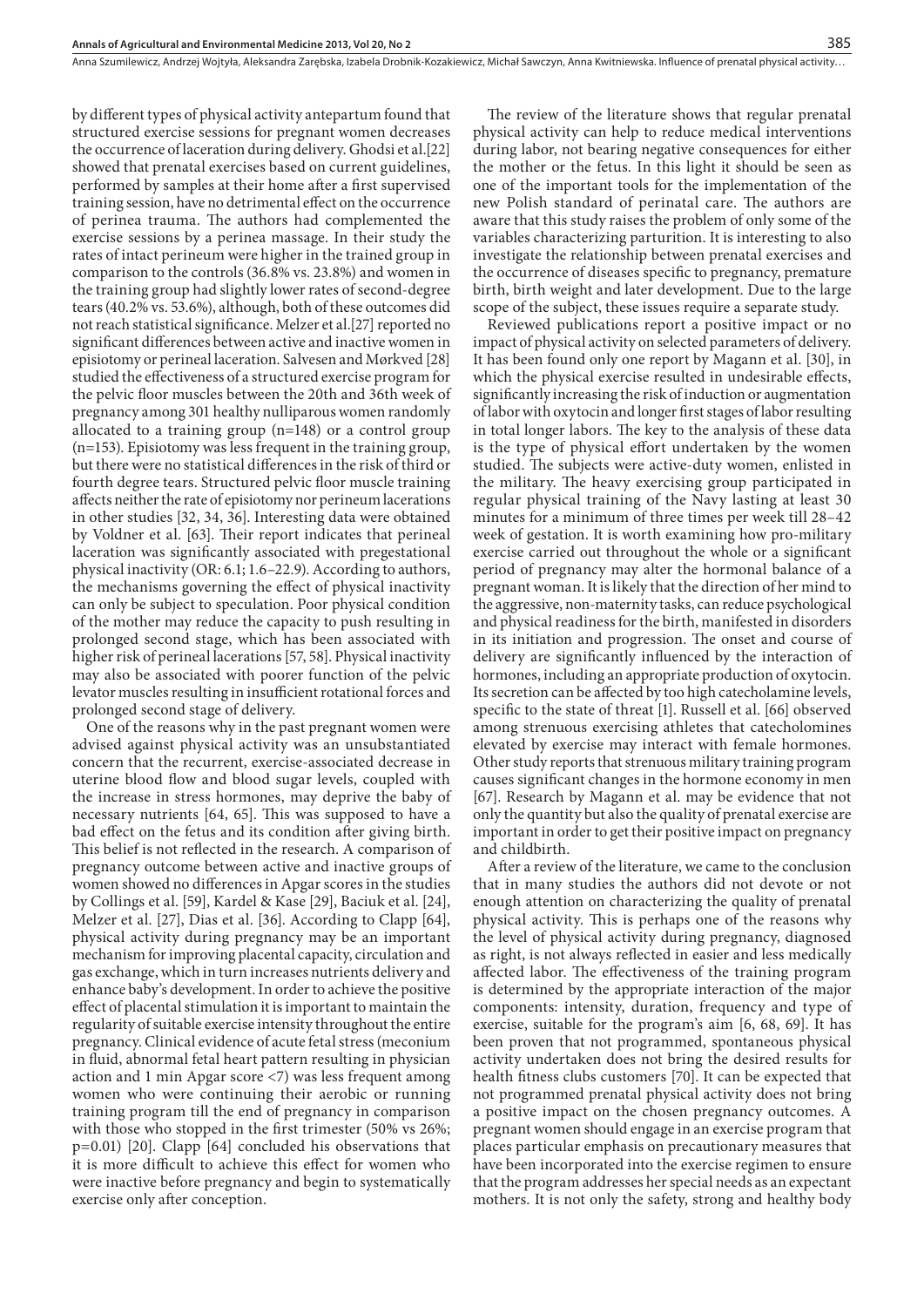physical benefits, which is of course one of the priority, but the physical and emotional preparation to the act of giving birth and motherhood [69]. The development of an exercise program requires individual adaptation. Appropriate level of the individual training components should be regularly monitored and evaluated according to the observed progress [64]. The most significant effects are typically observed during the first 6–8 weeks of an exercise program [69]. In working with pregnant women it should be taken into account that the body is additionally burdened by the development of pregnancy, which significantly determines its response to exercise, manifested, among others in faster gains and larger fluctuations in heart rate and increased work of breathing [6, 64, 71]. It significantly alters the management of the intensity of each training session, which sometimes requires extended warm-up and/or cancellation of interval exercises. It should be also considered that due to weight gain, the woman at the same exercise has greater burden and carries out more work in the same unit of time. Therefore, reducing the time for physical activity is not always associated with limiting physical effort. Changing of the body biomechanics as a result of shifting the center of gravity, changes in the curvature of the spine and range of joint motion [72], requires verification of the selected exercises and modification of their techniques. For these reasons, the key is to supervise the implementation of an exercise program for pregnant woman [64]. Most authors in the literature do not provide information about the customization of training programs, the monitoring or evaluation. Some authors recognize that the lack of supervision over the exercise technique performed by pregnant women may result in their lower efficiency [22, 34]. Nielsen *et al*. [73] found that without antenatal instruction on how to perform pelvic floor exercises, women had not regained antenatal pelvic floor contraction pressures by 8 months after vaginal delivery. In contrast, a group of women taught pelvic floor exercises before delivery regained their antenatal pelvic floor muscle strength 8 month postpartum. In the study by Reilly et al. [74] patients randomized to supervised pelvic floor exercises attended a physiotherapist at monthly intervals from 20 weeks until delivery. Supervised pelvic floor exercises resulted in a statistically significantly lower incidence of postpartum stress incontinence in the intervention subjects compared with controls. Both the untreated control group and the study group received verbal advice on pelvic floor exercises from their midwives antenatally.

Taking into account the purpose of prenatal physical activity, which is to stimulate the positive development of pregnancy and psychophysical preparation for childbirth and postpartum, each training session should include several elements. In addition to aerobic exercises and exercises strengthening and stretching various muscle groups, typical of basic training [6, 68], a pregnant woman should perform special exercises, including corrective exercises to strengthen and stretch the muscles of the pelvic floor, breathing exercises, relaxation and control of muscle tone, especially in the perineum area. Birth visualization and labour position exercises are also recommended [72, 75, 76, 77, 78, 79]. Such an expertly formulated training programme can be highly effective in activating pregnant woman to participate in the birth, which is one of the fundamental tasks of medical personnel specified in the new Polish standard for perinatal care. According to this document, the doctor

and/or midwife should encourage the pregnant woman to physical activity during the delivery, support her in the choice of breathing techniques and relaxation, help her to choose a comfortable position and method of pushing, as well as in protecting the perineum [14]. Certainly these tasks are easier to accomplish if the pregnant woman was well prepared for them during pregnancy.

Pelvic floor exercises, recommended by the standards for perinatal care in different countries [5, 9, 10, 12, 13, 14], mainly due to their effectiveness in the prevention of urinary incontinence [74, 80, 81, 82] should be one of the components of prenatal physical exercise. They cannot, however, constitute the main content. Some research has shown [32, 34, 36, 73], that training limited to the pelvic floor muscles does not reduce the risk of perinatal interventions. Pregnancy and childbirth is a complex process for the whole of the woman's body, and involves not only the reproductive system. In order to strengthen the adaptive effects of the whole body and prepare a women for childbirth, the physical activity should be aimed at the whole body. It is also important for women to maintain an appropriate level of physical activity throughout the whole reproductive period [83], and begin pregnancy exercises as early as possible [84]. It has been observed that pre-pregnancy physical inactivity was the strongest predictor of decreased maternal exercise in the third trimester [16] and increased the risk of perineal laceration [63]. Women who exercised more earlier in pregnancy reported fewer discomforts later in pregnancy [84]. The lack of positive effects of exercise, or its very limited influence on parturition observed in some studies, may be due to the initiation of physical activity programmes by pregnant women from the second trimester or later [22, 24, 28, 32, 36].

The accurate determination of the impact of prenatal physical exercises on parturition seems to be a very difficult task due to the multitude of variables that may be relevant for the development of psycho-physical condition of pregnancy and women, including their lifestyle, diet, partnerships, professional obligations, economic situation, and many others. In the reviewed publications, data related to these variables was presented infrequently. Many studies were conducted with small groups [21, 23, 24, 26, 29, 32, 36, 59, 85], which makes it difficult to generalize the results on the whole population. The authors of some review studies [86, 87], in an attempt to identify the effect of physical exercises on pregnancy outcomes, noticed the poor quality of some of the research methodology of this subject published a few years ago. Another potential limitation of several papers is that the data are obtained from self-completed questionnaires [15, 33, 34, 35, 88]. This method seems to be the most accurate to identify the motives and barriers to physical exercises and to assess the level of knowledge on physical activity during pregnancy, and also to collect opinions on the quality of perinatal care**.**  It also bears no equipment costs [89] and is easy to organize, thereby allowing research in multi-thousand or larger samples. The Pregnancy Physical Activity Questionnaire [90] and Kaiser Physical Activity Survey [91] have proved to be reliable instruments and a reasonably accurate measure of a broad range of physical activities during pregnancy. However, respondeents to questionnaires generally tend to overestimate the level of their physical activity [92, 93, 94]. Hence, results from self-administered questionnaires about exercise level in Poland in 2010should be interpreted with caution. Many authors question the precision of data obtained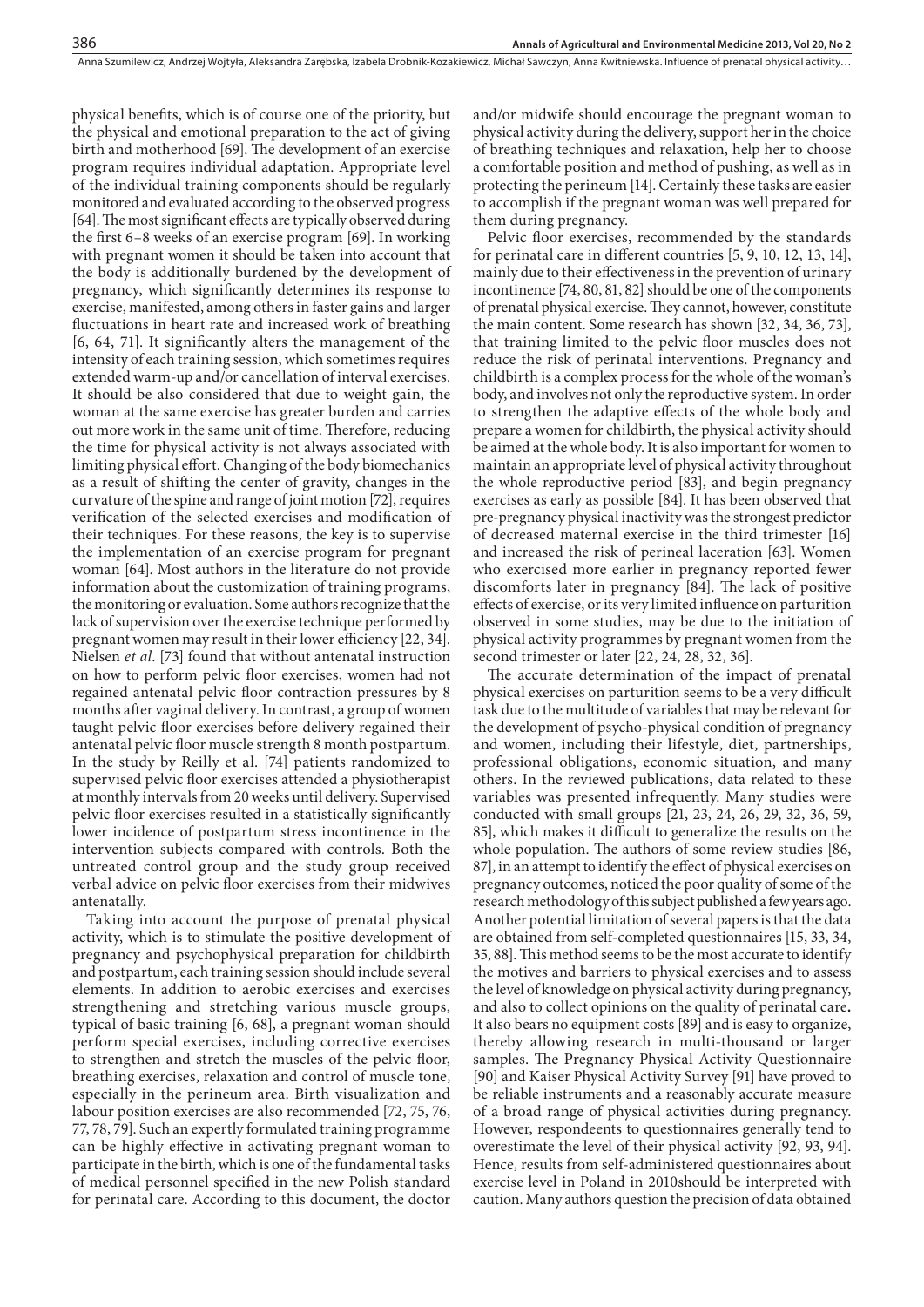from self-completed questionnaires, emphasizing the need to support the research by relevant devices, such as pedometers and accelerometers [89, 95, 96].

The reviewed publications negate the previous concerns that prenatal physical activity may obstruct labour, delivery, and foetus development. However, concerns about the safety of pregnancy is still one of the main influences for expecting mothers being inactive [15, 16]. A considerable percentage of Polish women (69.42%) reported that pregnancy limited their physical activity [15]. The problem of reducing the level of physical activity with the development of pregnancy is analyzed inter alia by Motolla and Cambell [17], and Haakstad et al. [16]. In the absence of either medical or obstetric complications, pregnant women should be encouraged to everyday physical activity and educated that physical exercises of a proper intensity, frequency, duration and mode are not only free of risk, but may have a beneficial effect on multiple aspects of the pregnancy and outcome of labour. Results obtained by Cannella et al. [97] suggest that providing information about the benefits and risks of prenatal physical activity may motivate pregnant women to practice better health behaviours.

Special educational programmes should also be directed to fitness instructors and trainers. A knowledgeable fitness professional, working closely with the women's physician, can make exercise a safe (for both the mother and the foetus), productive and enjoyable endeavour [69]. Prior to participation in an exercise programme, women with or without a previously sedentary lifestyle should be evaluated by their obstetric provider to determine whether exercise is contraindicated. The American College of Sports Medicine advises fitness professionals to administer the Physical Activity Readiness Medical Examination for Pregnancy (PARmed-X for Pregnancy) questionnaire to prospective clients to determine the appropriateness of participation in a fitness routine [68]. The PARmed-X [98] includes a tear-away medical clearance form to be signed by the obstetric provider verifying the safety of exercise, along with recommendations for cardiorespiratory and resistance training activities. This questionnaire should be promoted and adapted for use in other countries. Detailed instructions for designing a prenatal exercise programme should be included in the new guidelines for physical activity during pregnancy, both in Poland and abroad. These guidelines should also apply to the needs of women who are very physically active prior to pregnancy [99], including top athletes.

In order to increase the effectiveness of the cooperation of medical and physical education personnel in the implementation of prenatal physical activity programmes, specialized training in this subject directed at the doctors and midwives seems necessary. In order to fulfill the standard for perinatal care for the promotion of healthy lifestyles among pregnant women, physicians should be aware of the multi-faceted benefits of prenatal exercise. It should be noted that while the association of prenatal physical activity with limiting medical interventions during labour is debatable, its impact on reduced risks of pre-eclampsia, gestational diabetes and gestational hypertension [100, 101], excessive gestational weight gain [101], and urinary incontinence in the short term [74,80,81], has been well documented.

It is a significant fact that more than a half of the Polish women examined by Wojtyła et al. [15] admitted that the gynecologist did not mention the problem of physical activity in pregnancy. What is more, 11% of women were recommended to limit physical activity in pregnancy without reporting any contraindications. In the study by Haakstad et al. [16], only 36% of Norwegian pregnant women surveyed reported that they had received advice from a physician or midwife about physical activity at least once during their pregnancy. Pregnant women visit their health care provider on a regular basis throughout pregnancy, and this may be an open source for providing information on the benefits of regular exercise during pregnancy [16, 102].

## **CONCLUSIONS**

The analysis of the literature leads to the following conclusions:

- 1. To support or negate the hypothesis of positive effects of physical activity on the course of labour and delivery, well-designed research trials should be conducted with the properly structured prenatal exercise programme in the intervention groups.
- 2. Detailed instructions for designing a prenatal exercise programme should be included in the new guidelines for physical activity during pregnancy, both in Poland and abroad.
- 3. The use of a specialized physical exercise programme during pregnancy to prepare women for childbirth is not associated with any risk to the mother or the foetus, and may help to reduce medical interventions during labour, which in turn will improve the condition of the mother and the child, and reduce the cost of perinatal care.
- 4. In the light of the reduction of physical activity during pregnancy, there is a need to promote regular physical activity of pregnant women as a necessary part of their lifestyle. It is essential that such education covers women, medical personnel, and physical education staff in the planning and implementation of health promotion programmes of physical activity in pregnancy and childbirth.
- 5. It is necessary to develop tools of cooperation between the pregnant woman, the person managing her pregnancy and the recreation instructor or trainer, according to the Canadian PAR-medX questionnaire for Pregnancy, updated and adapted to the needs of the populations of different countries.
- 6. The analyzed data indicate that regular physical activity throughout pregnancy may have a beneficial effect on multiple aspects of the course and outcome of labour and delivery. It should be an important tool in the implementation of the Polish standard for perinatal care.

#### **REFERENCES**

- 1. Odent M. New reasons and new ways to study birth physiology. Int J Gynaecol Obstet. 2001; 75 Suppl 1: 39–45.
- 2. Gaskin IM. Ina May's guide to childbirth. Vermilion, London, 2008.
- 3. Care in normal birth. A practical guide. Reproductive Health and Research. World Health Organization. Geneva, 1996.
- 4. Maternity Standard, National Service Framework for Children, Young People and Maternity Services. Department of Health, London, 2004.
- 5. Intrapartum care. Care of healthy women and their babies during childbirth. NICE clinical guideline 55. National Institute for Health and Clinical Excellence (NHS), 2007.
- 6. Artal R, O'Toole M. Guidelines of the American College of Obstetricians and Gynecologists for exercise during pregnancy and the postpartum period. Br J Sports Med. 2003; 37:6–12.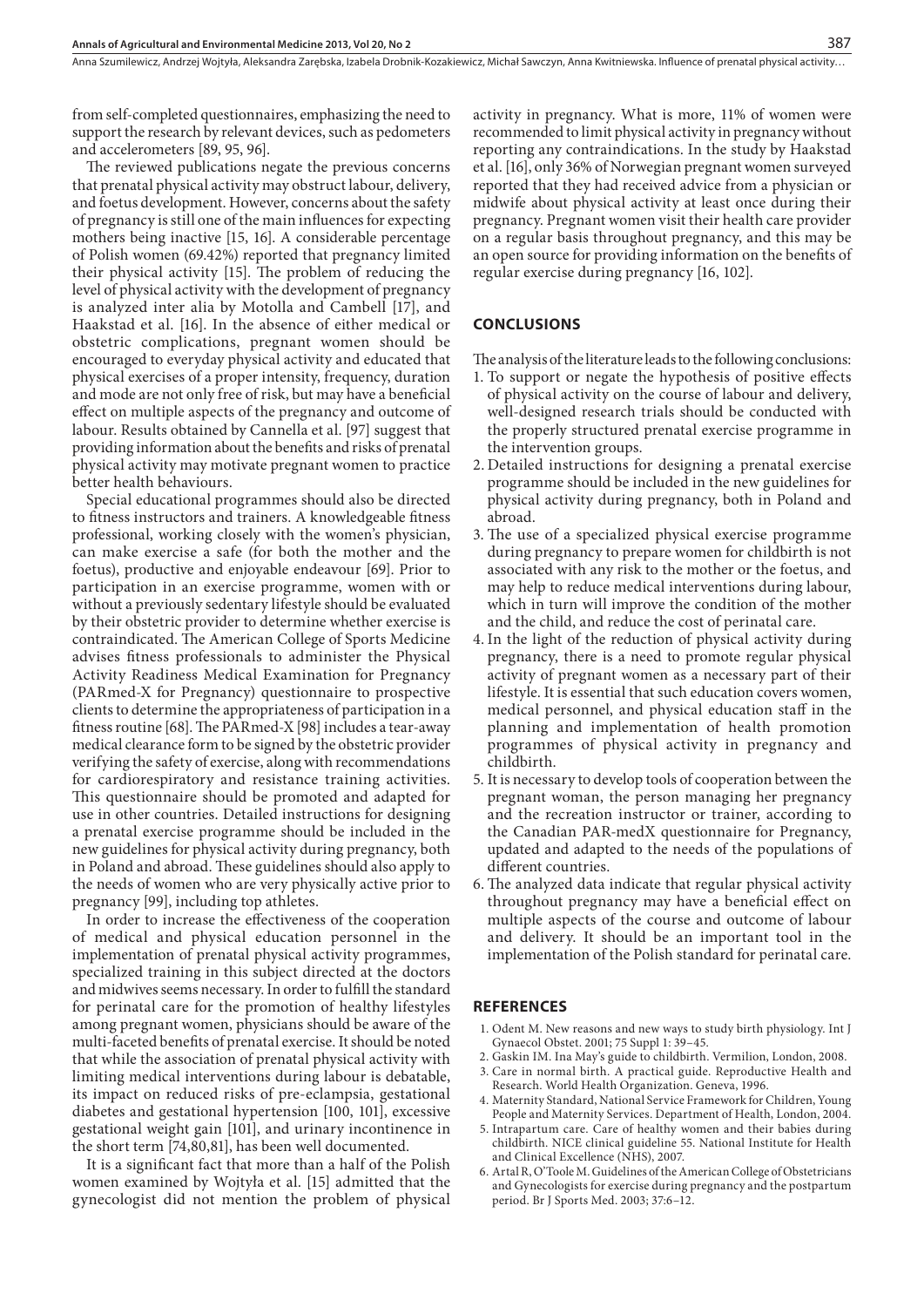Anna Szumilewicz, Andrzej Wojtyła, Aleksandra Zarębska, Izabela Drobnik-Kozakiewicz, Michał Sawczyn, Anna Kwitniewska . Influence of prenatal physical activity…

- 7. 2008 Physical Activity Guidelines for Americans. US Dept of Health and Human Services, 2008.
- 8. ACSM's Guidelines for Exercise Testing and Prescription. American College of Sports Medicine (ACSM). 8th ed. Baltimore, Lippincott Williams & Wilkins, 2010.
- 9. Exercise in pregnancy. Sports Medicine Australia. http://sma.org.au/ wp-content/uploads/2009/10/WIS-ExPreg.pdf (access: 31.08.2012).
- 10. Davies GAL, Wolfe LA, Mottola MF, Mackinnon C. Joint SOGC/CSEP Clinical Practice Guideline: Exercise in Pregnancy and the Postpartum Period. Can J Appl Physiol. 2003; 28(3): 330–341.
- 11. Physical Activity for pregnant women. Danish Health and Medicines Authority. http://www.sst.dk/English/Health\_promotion/Pregnancy/ Recommendations\_for\_pregnant\_women.aspx (access: 31.08.2012).
- 12. Exercise in pregnancy. Royal College of Obstetricians and Gynaecologists (RCOG). 2006; Statement 4.
- 13. A National Clinical Guideline for Antenatal Care. Directorate for Health and Social Affairs, Norway, 2005.
- 14. Regulation of the Ministry of Health of October the 7th, 2010 on the standards of conduct and medical procedures for the delivery of health services in the field of perinatal care provided to women during physiological pregnancy, physiological birth, confinement and infant care. (Original title: Rozporządzenie Ministerstwa Zdrowia z dnia 7 października 2010 r. w sprawie standardów postępowania oraz procedur medycznych przy udzielaniu świadczeń zdrowotnych z zakresu opieki okołoporodowej sprawowanej nad kobietą w okresie fizjologicznej ciąży, fizjologicznego porodu, połogu oraz opieki nad noworodkiem). (Dz.U.10.187.1259).
- 15. Wojtyła A, Kapka-Skrzypczak L, Paprzycki P, Skrzypczak M, Biliński P. Epidemiological studies in Poland on effect of physical activity of pregnant women on the health of offspring and future generations – adaptation of the hypothesis Development Origin of Health and Diseases. Ann Agric Environ Med. 2012; 19(2): 315–326.
- 16. Haakstad LAH*,* Voldner A, Tore H, Bø K. Why do pregnant women stop exercising in the third trimester? Acta Obstet Gynecol Scand. 2009; 88 (11):1267–1275.
- 17. Mottola MF, Campbell MK. Activity patterns during pregnancy. Can J Appl Physiol. 2003; 28 (4): 642–653.
- 18. Evenson KR, Pompeii LA. Obstetrician practice patterns and recommendations for physical activity during pregnancy. J Womens Health. 2010; 19 (9): 1733–1740.
- 19. Beckmann CR, Beckmann CA. Effect of a structured antepartum exercise program on pregnancy and labor outcome in primiparas. J Reprod Med. 1990; 35: 704–9.
- 20. Clapp JF. The course of labor after endurance exercise during pregnancy. Am J Obstet Gynecol. 1990;163:1799–805.
- 21. Valgesoo T, Linkberg R. Effect of different physical exercises on pregnancy outcome. Acta Medica Baltica. 1997; 4 (1): 101–106.
- 22. Ghodsi Z, Asltoghiri M, Hajiloomohajerani M. Exercise and pregnancy: duration of labor stages and Perinea tear rates. Procedia – Social and Behavioral Sciences. 2012; 31: 441–445.
- 23. Wong SC. McKenzie DC. Cardiorespiratory fitness during pregnancy and its effect on outcome. Int J Sports Med 1987; 8; 79–83.
- 24. Baciuk EP, Pereira RI, Cecatti JG, Braga AF, Cavalcante SR. Water aerobics in pregnancy: Cardiovascular response, labor and neonatal outcomes. Reprod Health. 2008; 5: 10–22.
- 25. Hall DC, Kaufmann DA. Effects of aerobic and strength conditioning on pregnancy outcomes. Am J Obstet Gynecol. 1987; 157: 1199–203.
- 26. Bungum TJ, Peaslee DL, Jackson AW, Perez MA. Exercise during pregnancy and type of delivery in nulliparae. J Obstet Gynecol Neonatal Nurs. 2000; 29, 3: 258–64.
- 27. Melzer K, Schutz Y, Soehnchen N. Othenin-Girard V, Martinez de Tejada B, Irion O, Boulvain M, Kayser B. Effects of recommended levels of physical activity on pregnancy outcomes. Am J Obstet Gynecol. 2010; 202: 266–272.
- 28. Salvesen KL, Mørkved S. Randomised controlled trial of pelvic floor muscle training during pregnancy. BMJ. 2004; 329: 378–80.
- 29. Kardel KR, Kase T. Training in pregnant women: effects on fetal development and birth. Am J Obstet Gynecol. 1998; 178 (2): 280–286.
- 30. Magann EF, Evans SF, Weitz B, Newnham J. Antepartum, intrapartum, and neonatal significance of exercise on healthy low-risk pregnant working women. Obstet Gynecol. 2002; 99, 3:466–72.
- 31. Nathan NS, Gelber SE, Chasen ST. Physical And Sexual Activity During Pregnancy Are Not Associated With The Onset Of Labor And Mode Of Delivery In Low Risk Term Nulliparous Women. Int J Gynecol Obstet. 2007; 7, 2nd edition. (access: 24.08.2012).
- 32. Agur W, Steggles P, Waterfield M, Freeman R. Does antenatal pelvic floor muscle training affect the outcome of labour? A randomised

controlled trial. Int Urogynecol J Pelvic Floor Dysfunct. 2008; 19(1): 85–88.

- 33. Bovbjerg ML, Siega-Riz AM. Exercise During Pregnancy and Cesarean Delivery: North Carolina PRAMS, 2004–2005. Birth: Issues in Perinatal Care. 2009; 36(3): 200–207.
- 34. Bø K, Fleten C, Nystad W. Effect of antenatal pelvic floor muscle training on labor and birth. Obstet Gynecol. 2009; 113: 1279–1284.
- 35. Gawade P, Pekow P, Markenson G, Plevyak M, Goh W, Chasan-Taber L. Physical activity before and during pregnancy and duration of second stage of labor among Hispanic women. J Reprod Med. 2009; 54(7): 429–435.
- 36. Dias LAR, Driusso P, Aita DLCC, Quintana SM, Bø K, Ferreira CHJ. Effect of pelvic floor muscle trainingon labour and newborn outcomes: a randomized controlled trial. Rev Bras Fisioter. 2011; 15(6): 487–493.
- 37. Elliott ML. Induction of labour. In: Chapman V, Charles C. The midwife's labour and birth handbook. 2<sup>nd</sup> ed. Blackwell Publishing Ltd., 2009.p.253–263.
- 38. Gülmezoglu AM, Crowther CA, Middleton P, Heatley E. Induction of labour for improving birth outcomes for women at or beyond term. Cochrane Database Syst Rev. 2012; 6.
- 39. National Institute of Clinical Excellence. Induction of labour. 2008. National Collaborating Centre for Women's and Children's Health. http://www.nice.org.uk/nicemedia/live/12012/41255/41255.pdf (access: 28.08.2012).
- 40. Seyb ST, Berka RJ, Socol ML, Dooley SL. Risk of cesarean delivery with elective induction of labor at term in nulliparous women. Obstet Gynecol. 1999; 94(4): 600–607.
- 41. Maslow AS, Sweeny AL. Elective induction of labor as a risk factor for cesarean delivery among low-risk women at term. Obstet Gynecol. 2000; 95: 917–922.
- 42. Boulvain M**,** Marcoux S, Bureau M, Fortier M, Fraser W. Risks of induction of labour in uncomplicated term pregnancies. Paediatr Perinat Epidemiol. 2001; 15(2): 131–138.
- 43. Kurinczuk JJ, Zarko A, Patsy S, Brocklehurst P, Knight M. Uterine rupture by intended mode of delivery in the UK: A national case-control study. PLoS Medicine. 2012; 9(3): 1–12.
- 44. Induction of labour (IOL) labour augmentation oxytocin infusion guideline (CP–MA16) Clinical Protocols and Guidelines, Maternity. Southern Health, 2009.
- 45. Smyth RM, Alldred SK, Markham C. Amniotomy for shortening spontaneous labour. Cochrane Database Syst Rev. 2007; 17(4).
- 46. Anim-Somuah M, Smyth RM, Jones L. Epidural versus non-epidural or no analgesia in labour. Cochrane Database Syst Rev. 2011; 7.
- 47. Leap N, Sandall J, Buckland S, Huber U. Journey to confidence: women's experiences of pain in labour and relational continuity of care. J Midwifery Womens Health. 2010; 55(3): 234–42.
- 48. Guszkowska M. Physical activity in relation to affective states and labor anxiety in pregnant women. Medicina Sportiva. 2011; 15, 3: 114–118.
- 49. Low JA. Operative Delivery: Yesterday and Today. J Obstet Gynaecol Can. 2009; 31(2): 132–141.
- 50. Operative Vaginal Delivery (Green-top Guideline No. 26). Royal College of Obstetricians and Gynaecologists. 2011.
- 51. Baessler K, Schuessler B. Childbirth-induced trauma to the urethral continence mechanism: review and recommendations. Urology. 2003; 62 (Suppl 4A): 39–44.
- 52. World Health Organization (WHO). Appropriate technology for birth. Lancet. 1985; 2: 436–437.
- 53. Health and Health Care in 2010. Statictical information and elaboration. Central Statistical Office. Warsaw 2012. (Original title: Zdrowie i ochrona zdrowia w 2010 r. Informacje i opracowania statystyczne. Główny Urząd Statystyczny. Warszawa 2012).
- 54. Kilsztajn S, Carmo MS, Machado LC Jr, Lopes ES, Lima LZ. Caesarean sections and maternal mortality in Sao Paulo. Eur J Obstet Gynecol Reprod Biol. 2007 May;132(1): 64–69.
- 55. Gibbons L, Belizan JM, Lauer JA, Betran AP, Merialdi M, Althabe F. Inequities in the use of cesarean section deliveries in the world. Am J Obstet Gynecol. 2012; 206(4): 331–350.
- 56. Karabulut A, Derbent AU, Yildirim M, Simavli S, Turhan NÖ. Evaluation of risk factors and effect of physical activity in caesarean section in nulliparous women. J Matern Fetal Neonatal Med. 2012; 25(8): 1447–1452.
- 57. Altman MR, Lydon-Rochelle MT. Prolonged Second Stage of Labor and Risk of Adverse Maternal and Perinatal Outcomes: A Systematic Review. Birth: Issues in Perinatal Care. 2006, 33(4): 315–322.
- 58. Cheng YW, Hopkins LM, Laros RK Jr, Caughey AB. Duration of the second stage of labor in multiparous women: maternal and neonatal outcomes. Am J Obstet Gynecol. 2007; 196(6): 585–590.